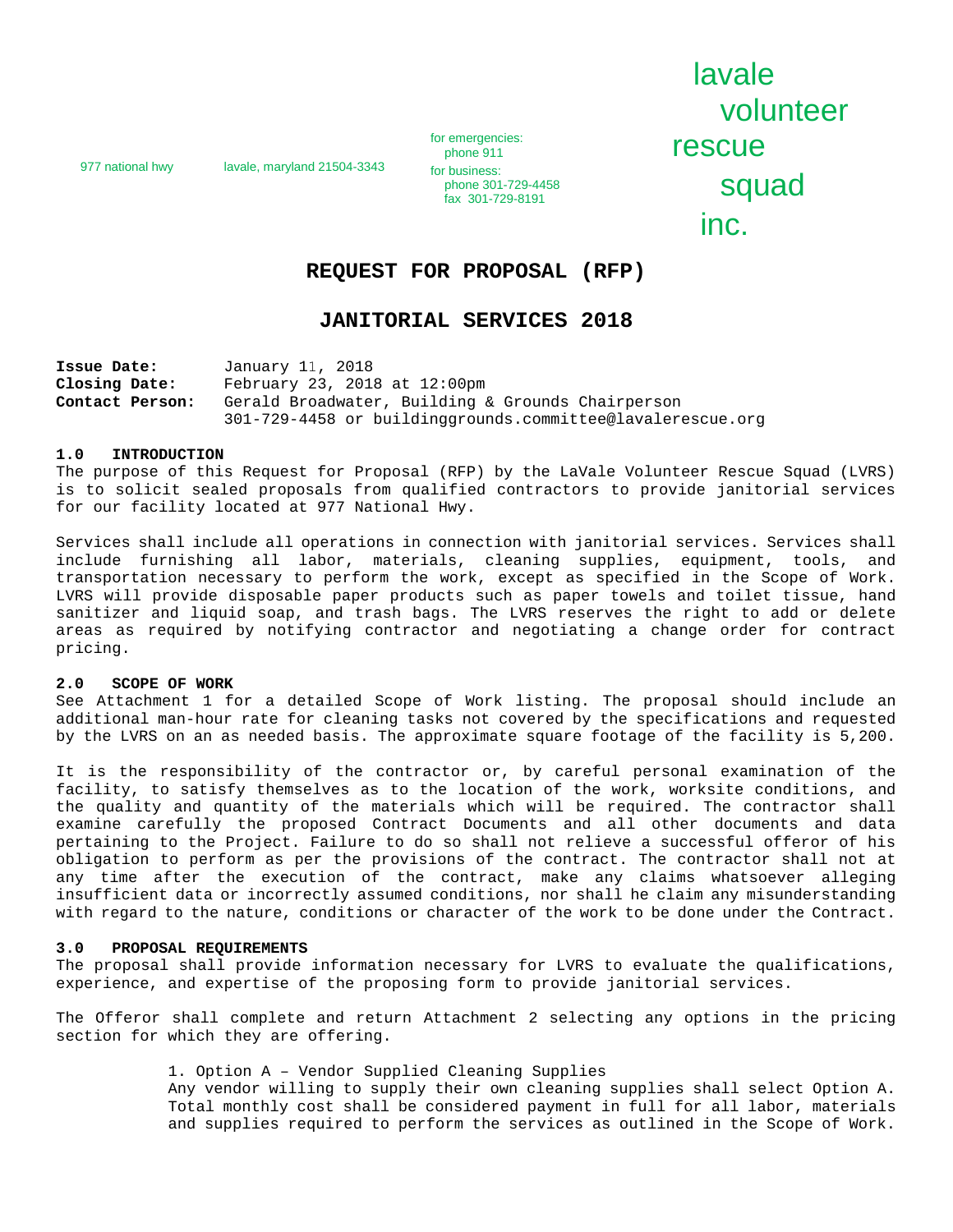### 2. Option B – LVRS Supplied Cleaning Supplies

Any vendor wishing the LVRS to supply cleaning supplies shall select Option B. The total monthly cost shall be computed as the vendor's monthly labor cost plus estimated cost of supplies which must be procured by the LVRS. The LVRS reserves the right to renegotiate the monthly labor rate if the monthly cost of supplies were misrepresented or costs of supplies change significantly.

Offerors selecting Option B are encouraged to perform due diligence in ensuring costs listed are accurate. Significant and or intentional misrepresentation of costs shall be cause for immediate termination of the contract.

The Offeror is to make a written proposal which presents an understanding of the work to be performed. The proposal should demonstrate and provide evidence that the Offeror has the capabilities, professional expertise, and experience to provide the necessary services as described in this RFP. The Offeror shall ensure that all information required herein is submitted with the proposal. All information provided should be verifiable by documentation upon request by the LVRS. Failure to provide all information, inaccuracy or misstatement may be sufficient cause for rejection of the proposal or rescission of an award. Proposals shall be signed by an authorized representative of the Offeror.

# **4.0 INSURANCE REQUIREMENTS**

The bidder/offeror certifies that if awarded the contract, it will have insurance coverages appropriate to the Scope of Work and provide workers' compensation insurance in accordance with applicable local, state, and federal laws. The bidder/offeror further certifies that he contractor will maintain these insurance coverages during the entire term of the contract and that all insurance coverages will be provided by insurance companies authorized to provide coverage in Maryland.

## **5.0 INSTRUCTIONS TO OFFERORS**

All proposals shall clearly indicate the legal name, address and telephone number of the Offeror (company, firm, partnership, or individual). All expenses for making proposal to the LVRS shall be borne by the Offeror. Proposals may be submitted in one of the following manners:

- 1. Mailed in an opaque, sealed envelope or box and clearly marked: "Sealed Proposal: Janitorial Services 2018" to LaVale Volunteer Rescue Squad Inc, ATTN: Building & Grounds Chairperson, 977 National Hwy, LaVale MD 21502.
- 2. Dropped off in an opaque, sealed envelope or box and clearly marked: "Sealed Proposal: Janitorial Services 2018"
- 3. E-mailed to buildinggrounds.committee@lavalerescue.org with the subject line clearly marked: "Sealed Proposal: Janitorial Services 2018"

Proposal documents must include Attachment 2 and shall be received no later than February 23, 2018 at 12:00pm local time.

## **6.0 QUESTIONS**

Questions related to the RFP or requests for clarification may be directed to the Building & Grounds Chairperson, by email (buildinggrounds.committee@lavalerescue.org).

## **7.0 AWARD OF CONTRACT**

Selection shall be made by review of all proposals received, the ability of each Offeror to provide services, experience and past performance, and cost. The LVRS reserves the right to extend the open bid period if determined that no acceptable bids are received in the allotted time.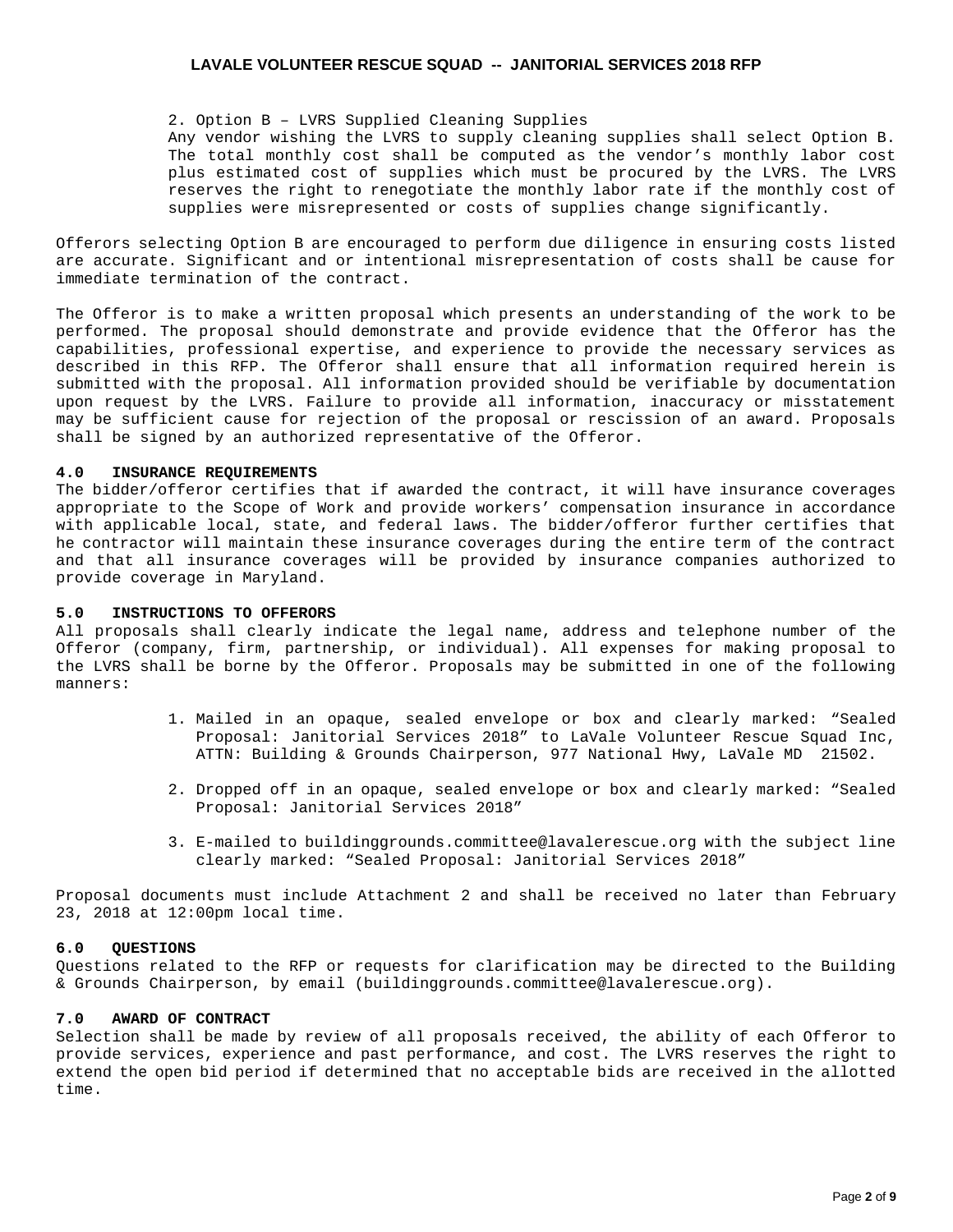### **8.0 CONTRACT TERM**

The subsequent contract will be a firm-fixed price contract for an initial one (1) year term with the anticipated contract start date of March 1, 2018. The fee(s) will remain firm through the initial contract term and will include all charges that may be incurred in fulfilling the requirements of this initial contract. The LVRS shall have the option to renew the contract for four (4) additional one (1) year terms or conversion to a month-bymonth basis. Changes in cost for subsequent renewals will be based on mutual agreement between both parties. For any pricing increases the contractor will need to provide written justification and documentation to support such request.

## **9.0 PAYMENT TERMS**

Invoices shall be submitted monthly for all services performed in that billing cycle. Nonrecurring work must be listed as a separate line item on the normal monthly billing invoice.

Term of invoice shall be Net 30 days. Invoices shall be free of all state and local tax. Adjustments to the contractor's monthly bill may be made if the scope of work is substantially changed. Pricing for these adjustments shall be based on square footage and negotiated with contractor and subject to approval by the LVRS.

## **10.0 SPECIAL TERMS**

## 10.1 Storage Space and GHS Sheets

The LVRS will assign a limited amount of space available in the building for the storage of the contractor's supplies and equipment. Contractor shall keep this space in a neat and orderly condition. The LVRS will not be responsible in any way for damage or loss of the contractor's stored supplies or equipment or the contractor's employees' personal belongings brought into the building.

Contractor shall maintain up-to-date Material Safety Data Sheets (MSDS/GHS-Global Harmonizing System) for all chemicals used during the duration of the contract. A copy of all MSDS/GHS sheets must be kept on-site. Contractor's employees shall have the OSHA required training on these sheets. MSDS/GHS sheets shall be updated regularly. No hazardous material shall be brought on site without prior approval by the LVRS.

# 10.2 Rescheduling of Work Due to Holidays or Special Circumstances

At the mutual convenience and agreement of both the contractor and the LVRS, the routine work schedule may be adjusted to allow for observance of holidays or other special circumstances. If a scheduled work day falls on a Legal Holiday, work should be performed the immediately preceding or following working day.

## 10.3 Keys Fobs

The LVRS shall provide the contractor with one (1) key fob for accessing the cleaning areas. The contractor shall not reproduce any key fob to LVRS facilities. The contractor is responsible for obtaining any key fob provided to employees who terminate employment with contractor. Additional key fobs may be issued as needed. The contractor shall account for, and keep safe, all key fobs. The contractor shall return all extra or unused key fobs. The contractor shall be financially responsible for any damage and loss due to misappropriation or loss of key fobs. In those cases, the contractor may also be responsible for, but not limited to, all costs incurred, including re-keying or re-programming of all locks, re-configuring electronic access systems, and reissuing new key fobs. Any loss of key fobs must be reported to the LVRS immediately. The contractor may be held responsible for any loss incurred by LVRS arising from lost and/or stolen key fobs assigned to contractor.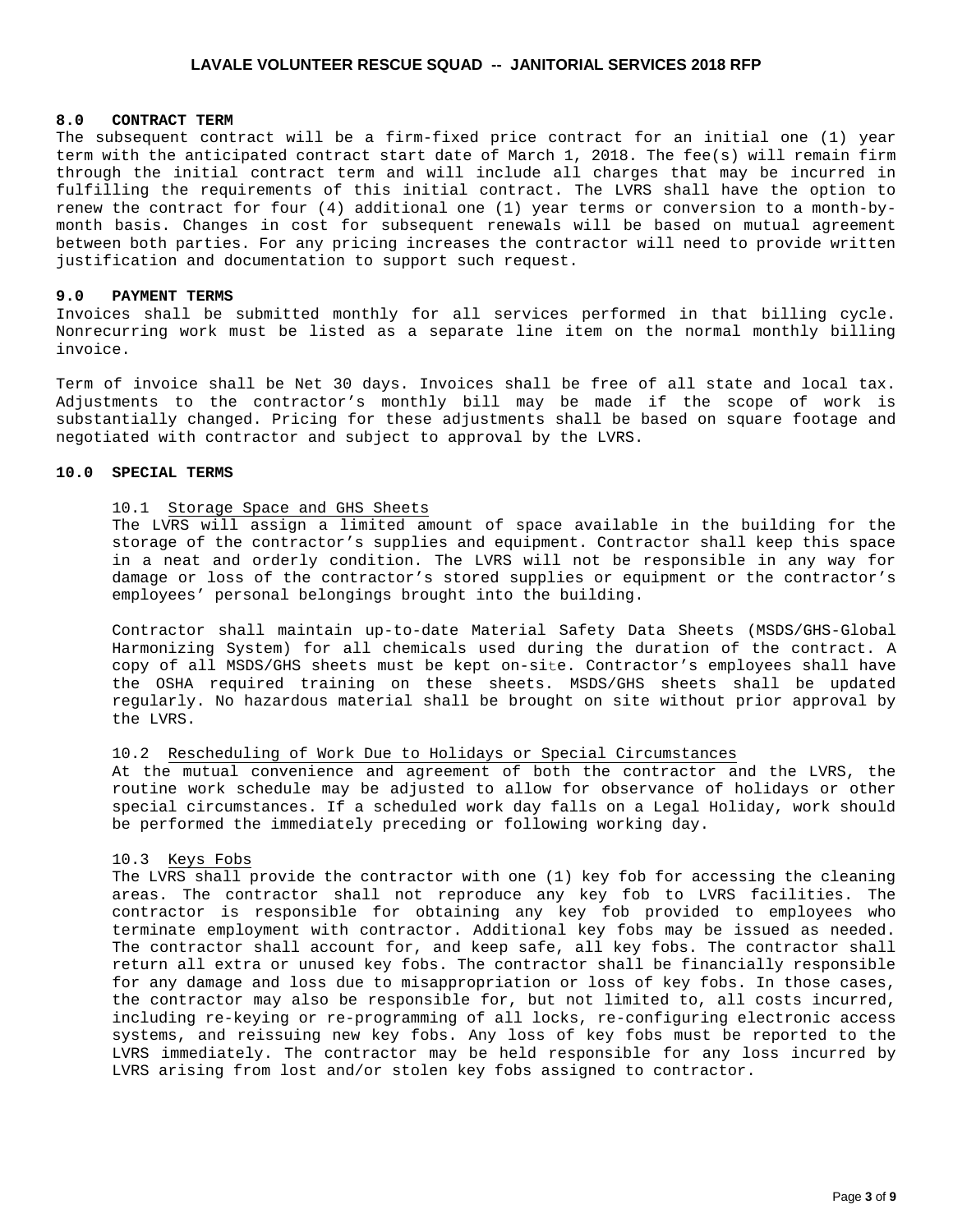## 10.4 Penalties

With the exception of item number three below, the contractor may incur a flat rate penalty fee of \$100.00 to be deducted from subsequent contract monthly billing for any of the following incidents:

- 1. Repeated failure to perform contract, neglect, or oversight, any of which occurs more than twice over a three-month period.
- 2. Delay of more than five working days in completing weekly services per LVRS approved work schedules. Flat rate fee will accrue for every day beyond the five working day grace period.
- 3. The contractor shall be responsible for any lost key fob. A charge of twentyfive dollars (\$25.00) will be made for each lost key fob.

# 10.5 Schedule of Work

The contractor shall submit for approval a schedule for the performance of the work and shall coordinate such with the LVRS designated contact. Contact information will be provided to the successful contractor upon award of contract. Any change to the designed contact will be provided in writing, along with new contact information, to the contractor.

### 10.6 Personnel

The contractor shall provide, prior to commencement of the contract, a complete list of all employees assigned to perform the contract work. All of the contractor's employees shall be bonded and shall carry proper visible identification on their person at all times. Contractor shall notify the LVRS representative immediately in writing of all changes in contract personnel by submitted the name of employee and effective day of employment or termination. The LVRS reserves the right to refuse access to any employee at the sole discretion of the LVRS. The LVRS is not required to provide reasons or justification for such decision to the contractor or employee.

Contractor's employees shall not be accompanied in their work area by acquaintances, family members or any other person unless said person is an authorized employee of the contractor.

#### 10.7 Confidentiality Agreement

Contractors shall provide after award a copy of the Confidentiality & Non-Disclosure Agreement for each employee that will be assigned to this contract. Contractors shall be bound by applicable state and federal laws, including HIPAA.

#### 10.8 Sign In Sheets

The contractor will be required to provide a notebook or a clip board for employees to sign in the time they arrive, the time they leave, and services performed for each date services are provided. The notebook or clip board shall be kept and maintained at the LVRS and accessible for review by appropriate personnel.

# **11.0 CONDITIONS OF BIDDING**

#### 11.1 Eligibility

Any company, firm, partnership, or individual legally eligible to work in the United States is eligible to bid on this contract.

#### 11.2 Indemnification

Contractor agrees to indemnify, defend and hold harmless the LVRS, its officers, agents, volunteers, and employees from any claims, damages and actions of any kind or nature, whether at law or in equity, arising from or caused by the use of any materials, goods, or equipment of any kind or nature furnished by the contractor/any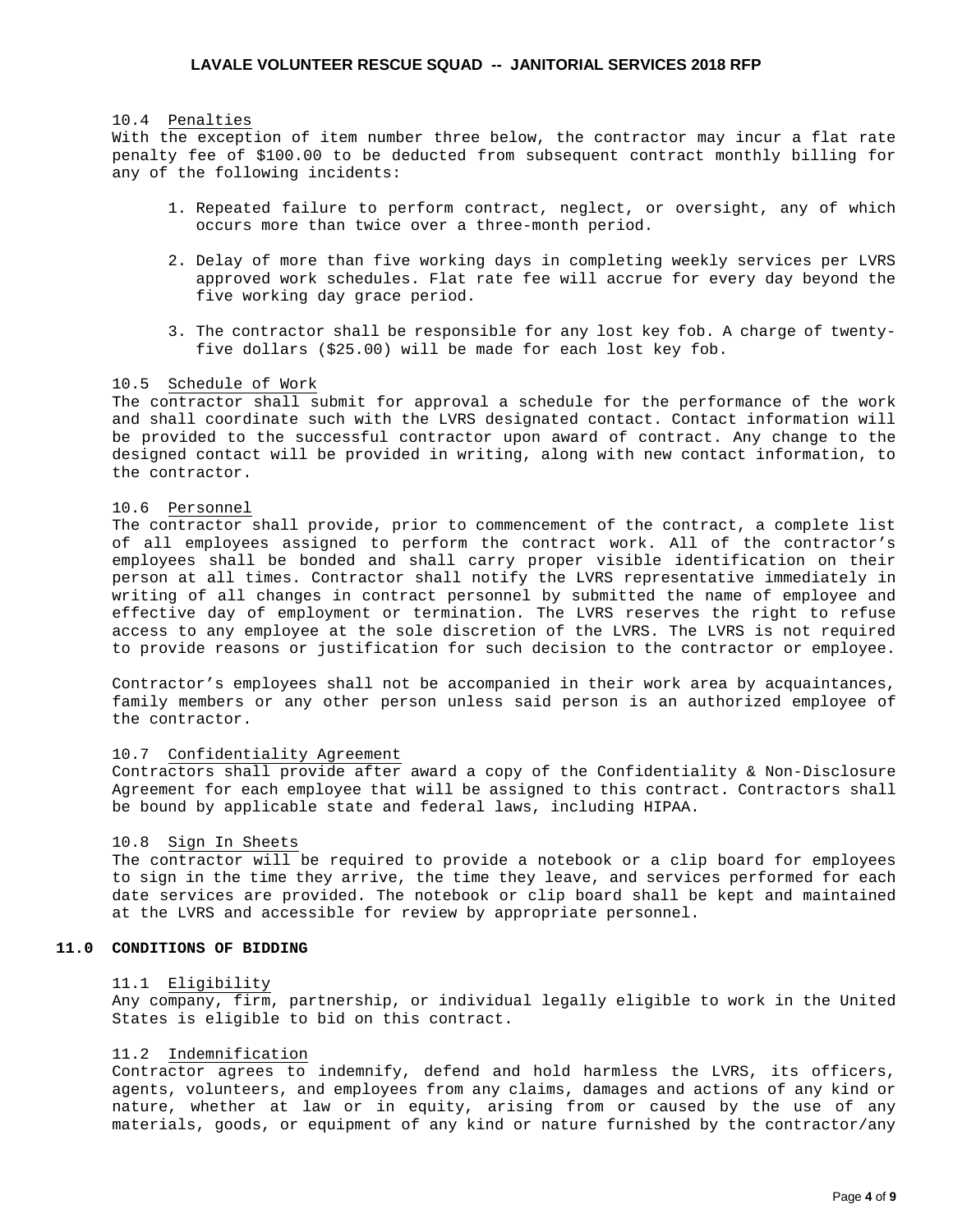services of any kind or nature furnished by the contractor, provided that such liability is not attributable to the sold negligence of the using agency or to failure of the using agency to use the materials, goods, or equipment in the manner already and permanently described by the contractor on the materials, goods or equipment delivered.

## 11.3 Liability and Litigation

The LVRS shall not indemnify or hold harmless any contractor or other third party. The LVRS does not waive any right or release any party from liability, whether on its own behalf of any boards, employees or agents. The LVRS does not waive the right to trial by jury for any cause of action arising from the contract and shall not submit any contract claim to binding arbitration or mediation. The LVRS shall not be liable to contractor for any special, punitive or exemplary damages arising from the performance of the contract, including, but not limited to, incidental damages, and lost profit and lost wages, even if such special damages are reasonable foreseeable. Any provision(s) in the contract contrary to these statements is/are hereby deleted and rendered void.

# 11.4 Conflict of Interest

Contractor certifies by signing their bid/proposal submission to the LVRS, that no conflict of interest or collusion exists between the Contractor and the LVRS that interferes with fair competition and no conflict of interest or collusion exists between Contractor and any other person or organization that constitutes a conflict of interest with respect to the contract with the LVRS.

#### 11.5 Discrimination Prohibited

In the solicitation or awarding of a contract the LVRS shall not discriminate against a bidder/offeror because of race, religion, color, sex, national origin, age, disability, status as a service disabled veteran, or any other basis prohibited by state or federal law relating to discrimination in employment.

# 11.6 Errors in Bids/Proposals

When an error is made in extending total prices, the unit price will govern. Bidders/Offerors are cautioned to recheck their bids/proposals for possible errors prior to submission.

## 11.7 Taxes

Sales to the LVRS are normally exempt from State sales tax. The LVRS may also be exempt from other taxes and fees. A Maryland Sales and Use Tax Certificate of Exemption will be issued upon request.

### **12.0 CONTRACT PROVISIONS**

## 12.1 Anti-Discrimination

By submitting their bids/proposals, bidders/offerors certify to the LVRS that they will conform to the provisions of the Federal Civil Rights Act of 1964, as amended, the Americans With Disabilities Act, and any other applicable local, state, or federal anti-discrimination laws.

# 12.2 Applicable Laws and Courts

This solicitation and any resulting contract shall be governed in all respects by the laws of the State of Maryland, excluding its conflict of laws provisions, and venue for litigation with any respect thereto shall be proper only in the Circuit Court of Allegany County, Maryland. The contractor shall comply with all applicable federal, state and local laws, rules and regulations.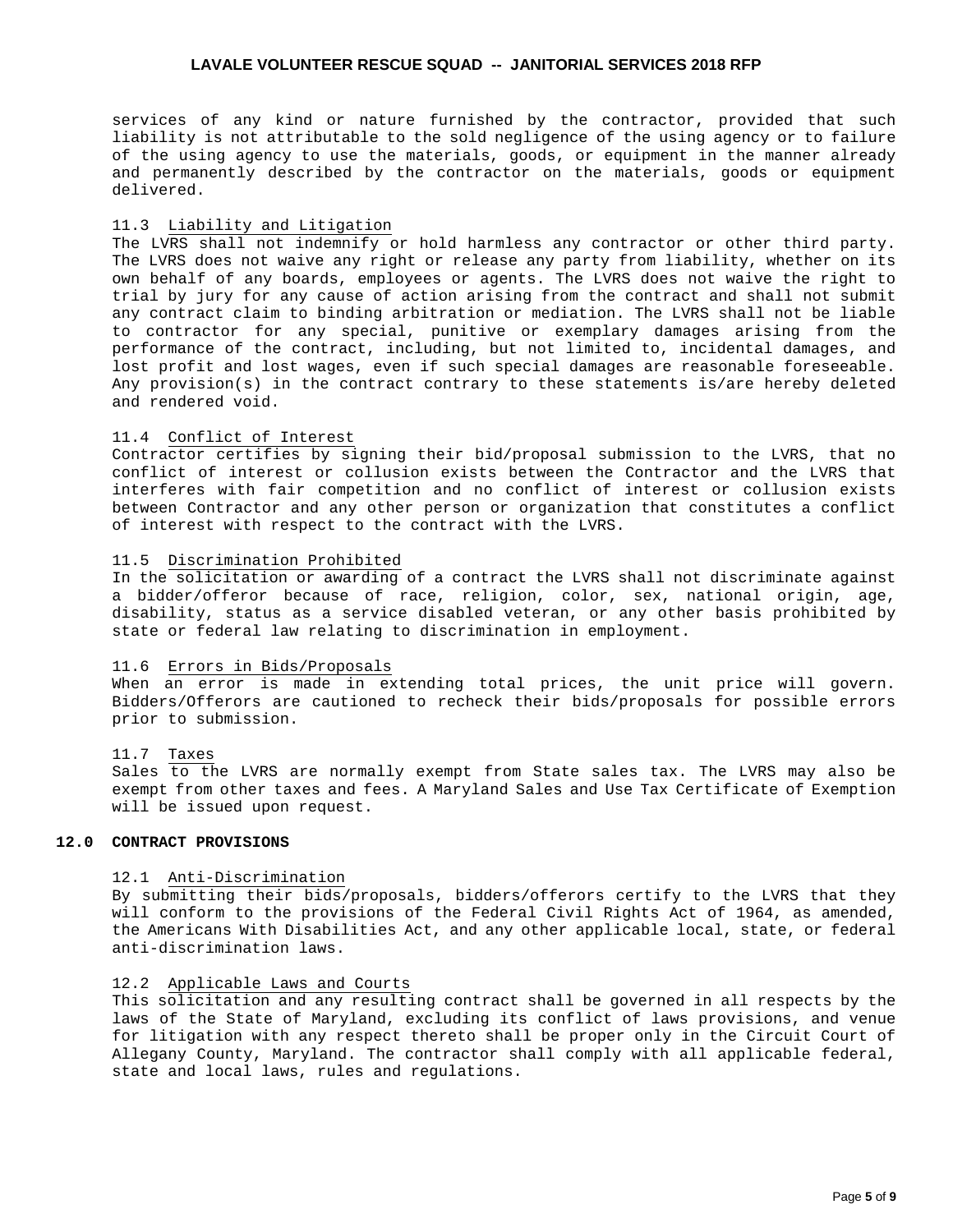# 12.3 Changes to the Contract

The parties by mutual agreement in writing, to modify the terms, conditions or scope of the contract. Any additional goods or services to be provided shall be of a sort that is ancillary to the contract goods or services, or within the same broad product or service categories as were included in the contract award. Any increase or decrease in the price of the contract resulting from such modification shall be agreed to by the parties as a part of their written agreement to modify the scope of the contract.

### 12.4 Cooperative Procurement

Except as otherwise prohibited, the LVRS is eligible to utilize agreements, contracts, and other instruments available as blanket contracts of the State of Maryland, The Cooperative Purchasing Network (TCPN), and the National Joint Powers Alliance (NJPA). The LVRS is not required nor bound to utilize any contract provided or offered to the aforementioned entities.

## 12.5 Safety and OSHA Standards

All parties performing services of the LVRS shall comply with all Occupational Safety and Health Administration (OSHA), State Occupational Health Standards, and any other applicable rules and regulations. All parties shall be held responsible for the training, supervision, and safety of their employees. Any unsafe acts or hazardous conditions that may cause injury or damage to any persons or property within and around the work site areas under this contract shall be remedied per the regulatory agency's guidelines.

# 12.6 Termination

Subject to the provisions below, the contract may be terminated by the LVRS upon thirty (30) days advance written notice to the other part. Any contract cancellation notice shall not relieve the contractor of the obligation to deliver and perform on all outstanding orders issued prior to the effective date of cancellation.

1. Termination for Convenience.

In the event that the contract is terminated upon request and for the convenience of the LVRS, without the required thirty (30) days advance notice, then the LVRS shall be responsible for payment of services up to the termination date.

2. Termination for Cause.

Termination by the LVRS for cause, default or negligence on the part of the contractor shall be excluded from the foregoing provision; termination costs, if any shall not apply. The thirty (30) days advance notice requirement is waived in the event of Termination for Cause.

## 12.7 Severability

If any term or other provision of this Contract is determined by a court of competent jurisdiction to be invalid, illegal or incapable of being enforced by any rule of Law or public policy, all other terms, provisions and conditions of this Contract shall nevertheless remain in full force and effect. Upon such determination that any term or other provision is invalid, illegal or incapable of being enforced, the parties hereto shall negotiate in good faith to modify this Contract so as to effect the original intent of the parties as closely as possible to the fullest extent permitted by applicable Law in an acceptable manner to the end that the transactions contemplated by the Contract are fulfilled to the extent possible.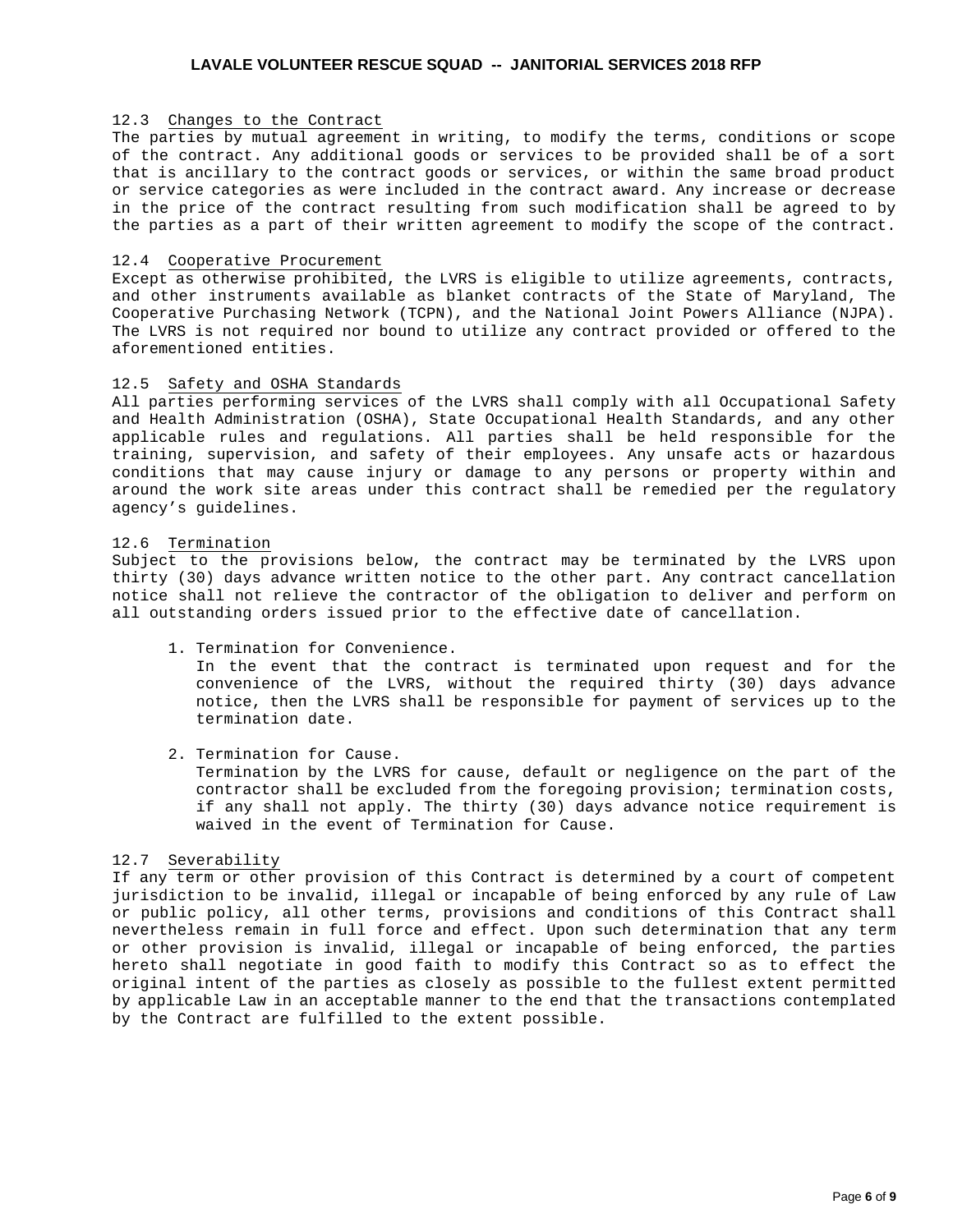# 12.7 Workplace Policies

During the performance of this contract, the contractor agrees that all employees assigned to the LVRS facility shall be made aware of the following:

- 1. The LVRS is a Drug-Free Workplace. Unlawful manufacture, sale, distribution, dispensation, possession, or use of a controlled substance or marijuana is prohibited on any property owned or operated by the LVRS.
- 2. The LVRS is a Tobacco-Free Workplace. Use of tobacco products, including electronic cigarettes, is not permitted to be used on any property owned or operated by the LVRS.
- 3. The LVRS is an Alcohol-Free Workplace. Alcohol consumption is not permitted on any property owned or operated by the LVRS.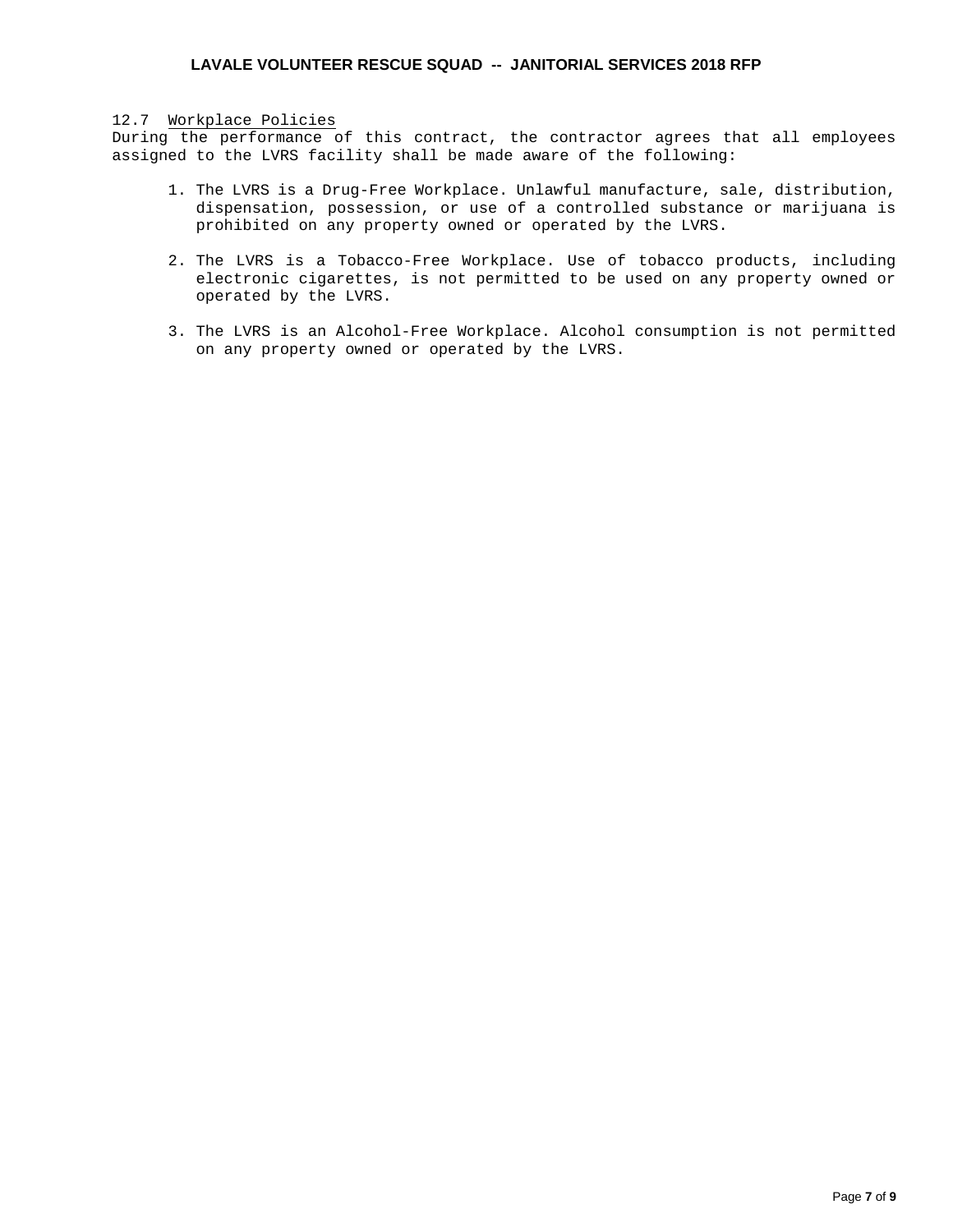# **ATTACHMENT 1. SCOPE OF WORK**

| Area / Item                          | Work Description           | Frequency |
|--------------------------------------|----------------------------|-----------|
| All Areas                            |                            |           |
| All furniture                        | Dust, damp wipe as needed  | Weekly    |
| Tile Floor                           | Sweep and damp mop         | Weekly    |
| Tile Floor                           | Remove scuff marks         | Monthly   |
| Low horizontal surfaces              | Dust                       | Weekly    |
| High horizontal surfaces             | Dust                       | Bi-weekly |
| Glass doors and windows              | Clean glass                | Bi-weekly |
| Doors, walls, etc.                   | Spot clean                 | Weekly    |
| Remove cobwebs                       | Dust                       | Weekly    |
| Carpeted floors and Carpets          | Vacuum                     | Weekly    |
| Trash Cans                           | Empty                      | Weekly    |
| Venetian blinds / Window Sills       | Dust                       | Weekly    |
| Drinking fountains                   | Clean and sanitize         | Weekly    |
| Exterior glass surfaces, 1st floor   | Clean glass                | Monthly   |
|                                      |                            |           |
| Kitchen                              | In addition to All Areas   |           |
| Counters and table                   | Clean and sanitize         | Weekly    |
| Refrigerator                         | Damp wipe inside / outside | Weekly    |
| Microwave                            | Damp wipe inside / outside | Weekly    |
| Stove / Oven                         | Dame wipe outside          | Weekly    |
| Sink                                 | Clean, sanitize and polish | Weekly    |
|                                      |                            |           |
| Restrooms                            | In addition to All Areas   |           |
| Sinks, commodes and fixtures         | Clean, sanitize and polish | Weekly    |
| Mirrors                              | $C$ lean                   | Weekly    |
| Dispensers (including toilet tissue) | Refill as needed           | Weekly    |
| Showers                              | Clean, sanitize and polish | Weekly    |
|                                      |                            |           |